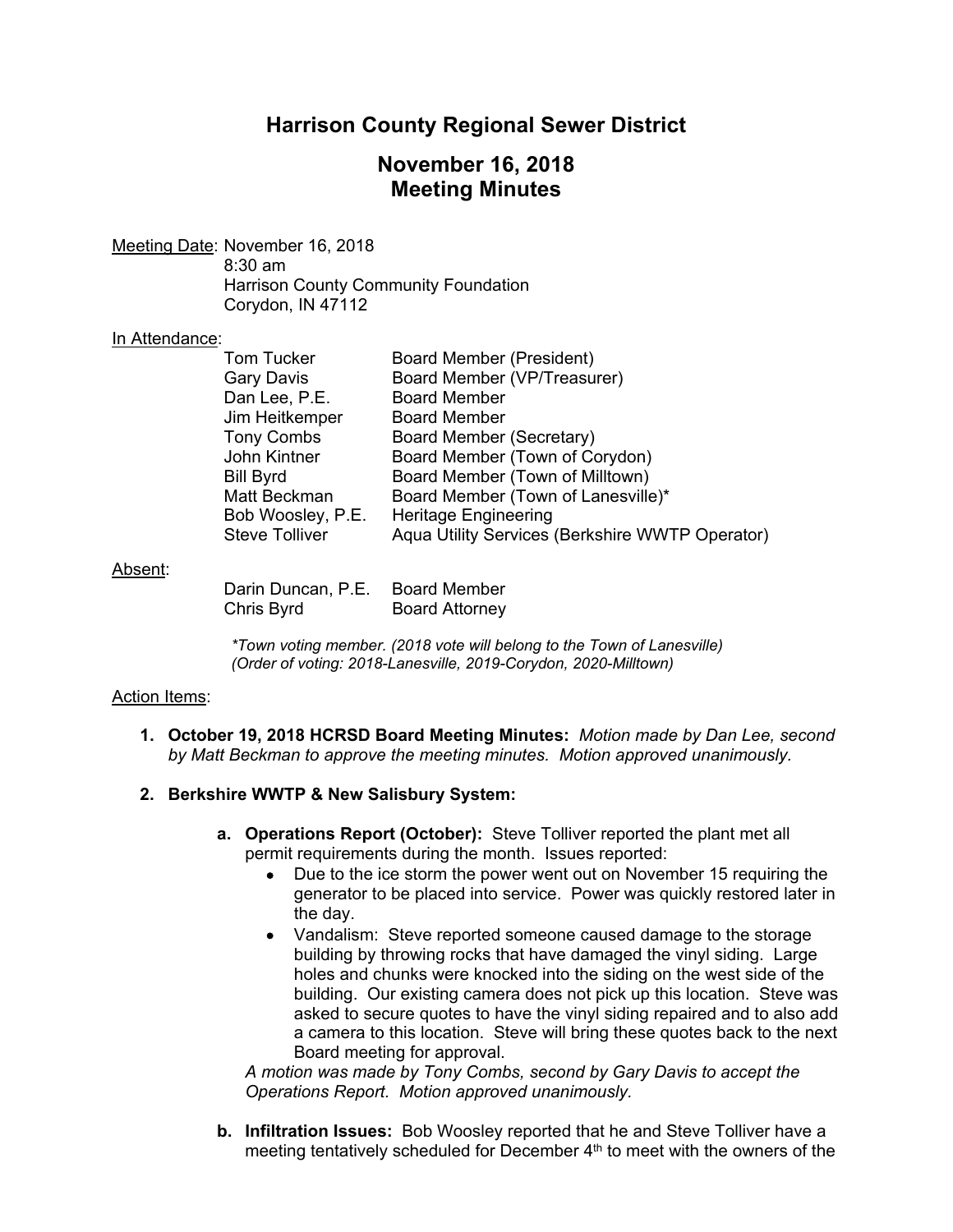HCRSD Mtg Minutes November 16, 2018 Page 2 of 3

> mobile home park to discuss the infiltration in their private collection system that serves the mobile home park. Bob and Steve will report back to the Board at the December Board meeting.

- **3. Encumbrance of County Funds:** The District currently has a balance of funds in their County account (account 30302) that will need to be carried forward into 2019. *A motion was made by Tony Combs, second by Gary Davis to allow Tom to sign the funding encumbrance agreement with the County outside the meeting. Motion approved unanimously.*
- **4. Milltown Sewer System:** Bob Woosley and Bill Byrd met with the Milltown Town Council on November 12, 2018 to discuss the next steps in funding their proposed sanitary sewer improvements. The Town intends to make a funding request to the Harrison County Commissioners to help support the funding of the project. The Town is pursuing a \$700,000 Indiana Office and Community Affairs (OCRA) grant and intends to impose a rate increase to help fund the project. The County (i.e. HCRSD) has an interlocal agreement with the Town that reserves 40,000 GPD (approximately 27% of the capacity) of the WWTP's capacity for County use. The Town intends to request \$450,000 in funding from the County. This amount of funding represents approximately 27% of the overall cost of the proposed WWTP improvements. Bob and Bill will be making this presentation to the Commissioners on December 3.
- **5. Board Attorney Fees:** *A motion was made by Tony Combs, second by Jim Heitkemper to allow for Chris Byrd to increase his meeting attendance fee to \$100 per meeting effective January 1, 2019. Motion approved unanimously.*

### **6. Treasurers Report:**

- **a.** *Motion made by Tony Combs, second by Jim Heitkemper to approve the October Treasurer's Report. Motion approved unanimously.*
- **b.** *Motion made by Gary Davis, second by Matt Beckman to pay the following claims. Motion approved unanimously.*

#### *District Checking Account:*

| i. Harrison REMC-WWTP electric service                         | \$1,424.21 |
|----------------------------------------------------------------|------------|
| ii. Duke Energy – lift station electric service                | \$21.37    |
| iii. Aqua Utility Services - WWTP Op., LS Maint., Misc. Maint. | \$3,635.87 |
| iv. Town of Corydon – Oct sewer bills                          | \$5,578.34 |
| v. Heritage Eng. - retainer/website hosting                    | \$880.00   |

**c.** *Motion made by Gary Davis, second by Jim Heitkemper to approve the Heritage Engineering invoice in the amount of \$5,020.43 for the Berkshire WWTP Effluent FM and Infiltration Reduction efforts. This invoice is paid by County Funds (Account No. 30302). Motion approved unanimously*.

#### Next Meeting:

Regular Board Meeting: **Friday December 21, 2018 at 8:30 am** @ Harrison County Community Foundation Building.

Minutes prepared by: Heritage Engineering